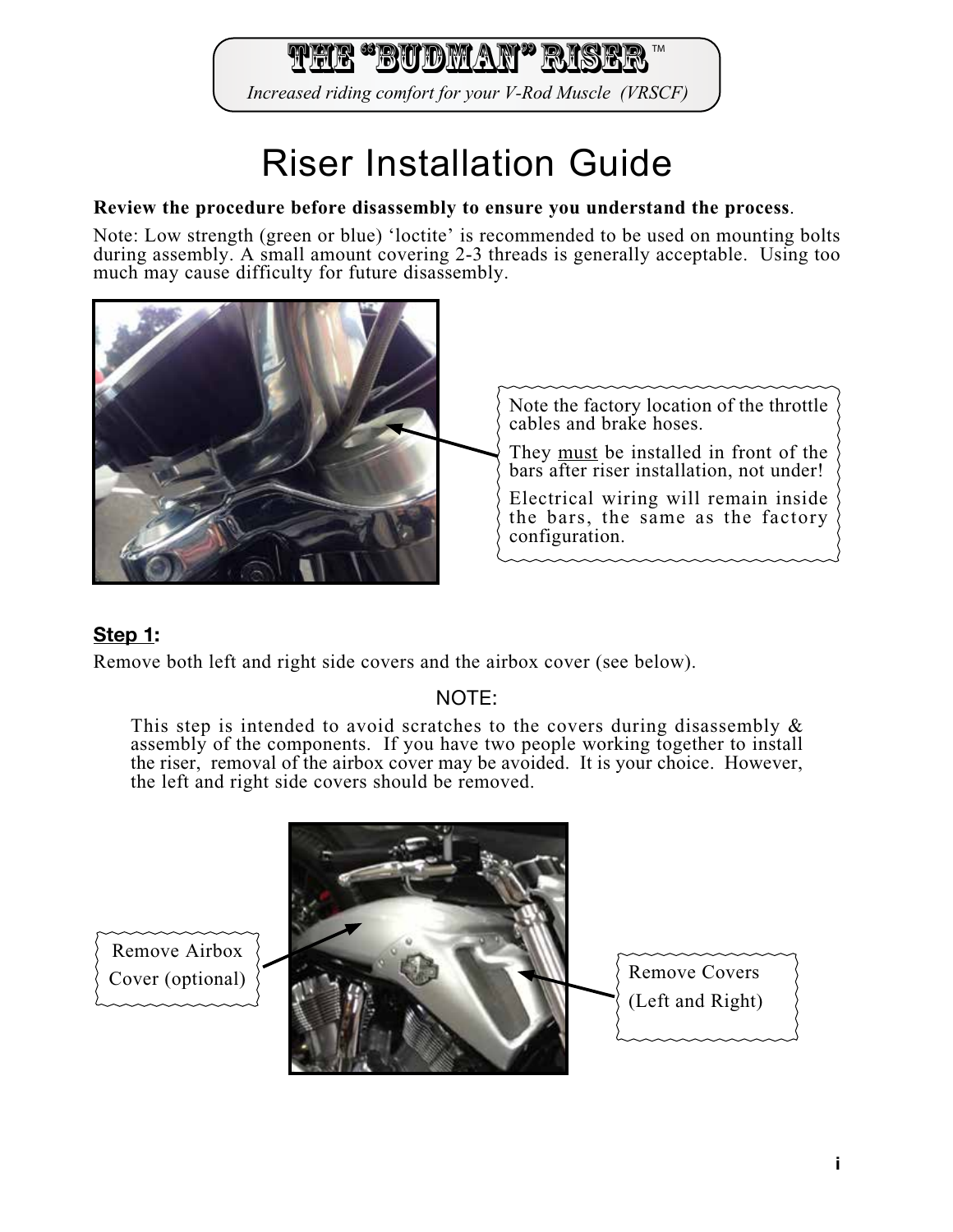# <u>tted "Budman" Ris</u>

Increased riding comfort for your V-Rod Muscle (VRSCF)

#### Step 2:

Remove the headlight assembly by removal of the two allen head bolts at the top fork clamps. Carefully unplug the electrical connectors by squeezing the sides of the plastic plugs. Set the headlight assembly aside. Note: the plastic plugs for the headlight are keyed differently so, they will only fit the respective plug on stock headlight. No worries...



#### Step 3:

Before removing the handlebars, it is best to reposition the brake and clutch hoses. This will make installing the bars in the new position easier. This must also be done to increase the hose length for the front brake and clutch to the new bar position.

#### NOTE:

You will need to **"slightly loosen"** the bolts that hold the banjo fittings to the top of brake and clutch lines. This will allow you to rotate the banjo fitting down for maximum hose slack. Position the hose/fitting approximately 1" (25mm) away from the handlebars. (See photos below)... After adjustment, re-torque the bolts on the brake and clutch lines to **13-15 ft lbs (156-180 in lbs / 17-20 Nm)**.



Approximately  $-$  (25mm)

# IMPORTANT:

DO NOT LOOSEN THESE BOLTS TOO MUCH, AS TO ALLOW AIR TO GET INTO THE BRAKE OR CLUTCH FLUID LINES OR YOU WILL HAVE TO BLEED THE AIR OUT OF THE SYSTEM....NO FLUID SHOULD LEAK OUT IF THIS IS DONE CORRECTLY.

\*\*THIS IS A VERY EASY PROCESS IF YOU ARE CAREFUL.\*\*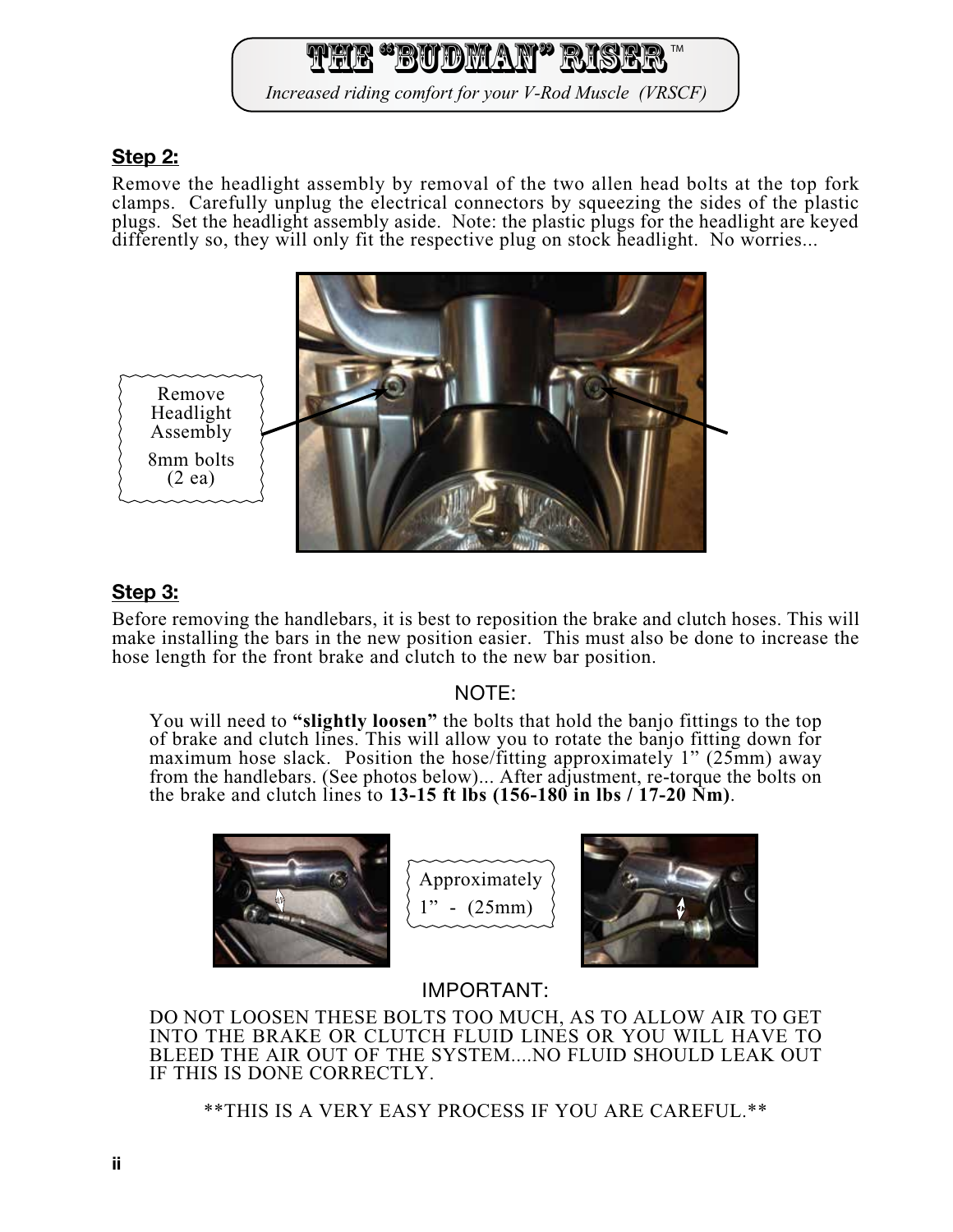# The "Budman" Ris

Increased riding comfort for your V-Rod Muscle (VRSCF)

Remove the two factory bolts currently holding on the handle bars. Avoid damage to the bolts as they will be reused during installation of the riser. A 15mm socket should fit the factory bolts. You will need to be able to move the steering to the right to remove the bolts. (See image below) Leave all cables, wiring, instrument cluster, and brake hoses attached to the handlebars.



# NOTE:

Have a helper hold the handlebars or carefully lower them forward out of the way (Usually on a towel on top of the front fender is ok).

# Step 4:

Install the new riser in place. (two methods are acceptable):

1) Bolt the riser to the triple clamp, using two 10mm x 1.5 - 50mm long bolts **(hand tight)**.

#### **OR**

2) First, bolt the riser to the handlebars using the two 10mm x 1.5 - 45mm bolts supplied in the kit **(hand tight)**

#### NOTE:

The factory mounting bolts (50 mm long) may be re-used if they are in servicable condition. However they should be installed in the same position holding the riser to the upper triple clamp. The 45mm long bolts included in the kit should be used to hold the handlebars to the riser. Verify the bolts will fully install flush and tight.

#### IMPORTANT:

Bolts should be clean and dry and a small amount of the 'loctite' should be applied to the threads of the bolts before final installation. Bolts should thread smoothly into the riser. Test fit the bolts in the riser before installation if needed.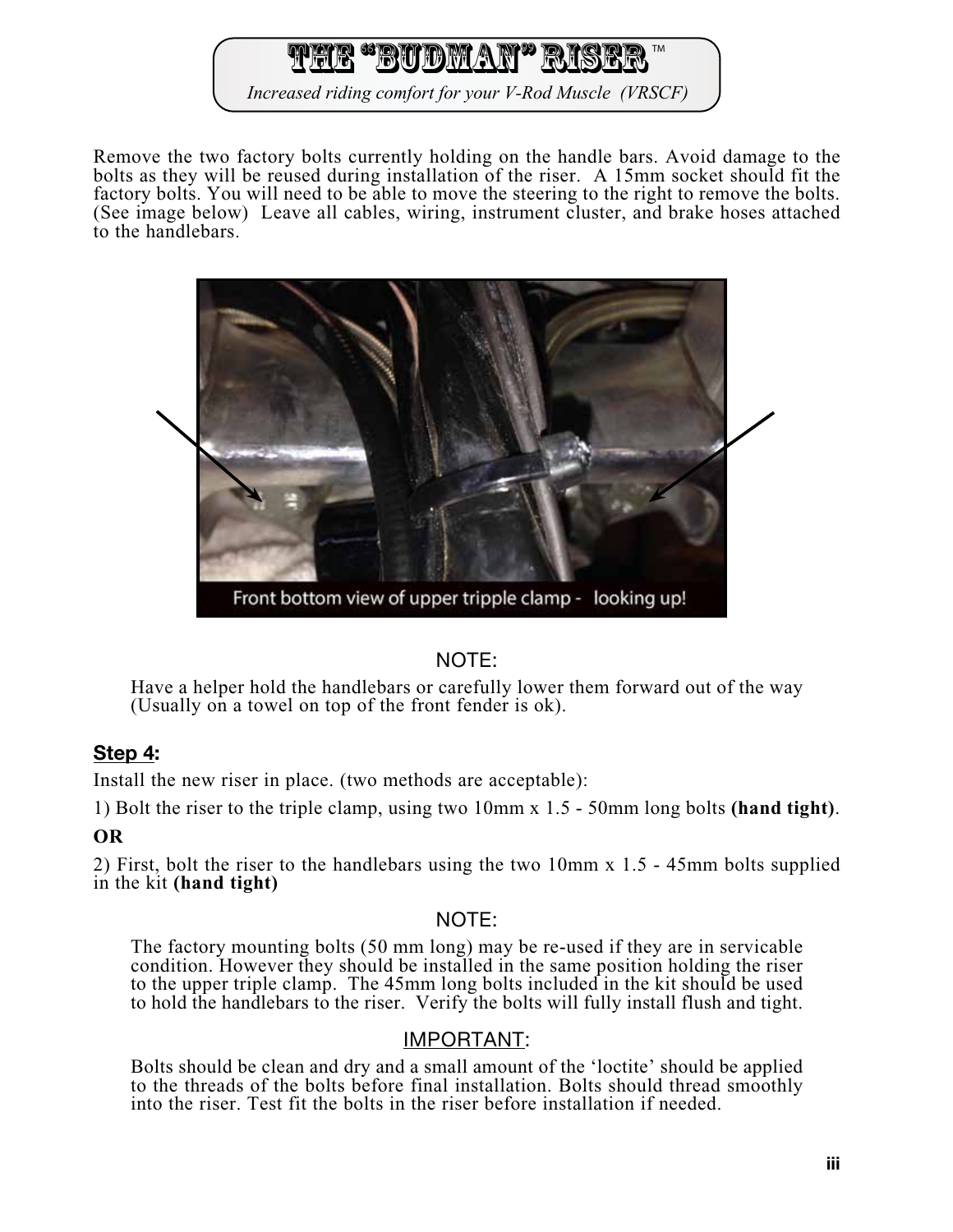![](_page_3_Picture_0.jpeg)

#### Step 5:

Install the handlebars back to the riser or triple clamp, (depending on method 1 or 2) using the two additional 10mm bolts. Ensure all wiring inside the bars is in the center of the riser and does not get pinched during installation. The center of the riser is hollow for this purpose. Again, ensure threads are clean and dry, apply a small amount of 'loctite' to the threads of the bolts. Install bolts hand tight at first to confirm proper alignment, then torque to specifications below.

Torque the bolts holding the riser to the triple clamp to 25 ft. lbs. (300 in lbs / 33-34 Nm). Torque bolts holding the handlebars to the riser to 30 ft. lbs (360 in lbs / Torque bolts holding the handlebars to the riser to 30 ft. lbs (360 in lbs / 40.6 Nm.). **DO NOT OVER-TORQUE! Damage to the threads could result.**

Ensure all wiring is routed down clear in the center of the riser. If the wires seem too tight, you can sometimes get a little more slack by rerouting the wires if needed. There are plugs on the harness down a little lower if you need to unplug them to re-route the wires.

Clutch and brake hoses should go down between the forward surface of the riser and aft of the original cover plate, that is attached to the head-lamp housing - between the fork tubes. Hoses must be in front of the bars and riser block. (See photos below)

![](_page_3_Picture_6.jpeg)

![](_page_3_Picture_7.jpeg)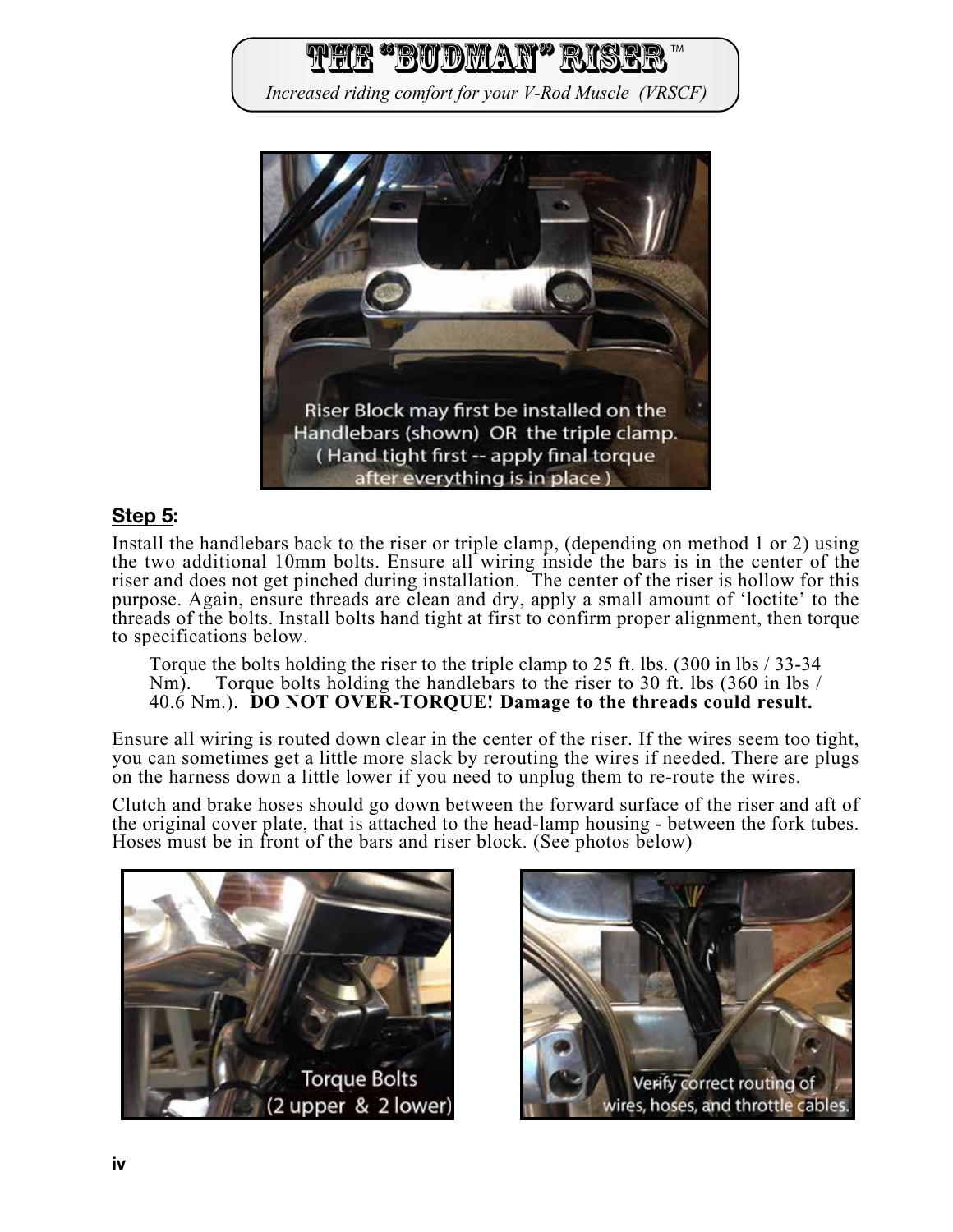**FRACTION NATA RI** 

Increased riding comfort for your V-Rod Muscle (VRSCF)

# Step 6:

Throttle Cable Routing:

Two items must be confirmed to ensure proper throttle cable operation after riser installation.

**First,** under the right front side cover, the throttle cables must be located near the top frame rail and secured with a clamp. A cable clamp is provided in the riser kit to hold them up. This will allow the most cable slack for steering movement. (See photo #1 below).

![](_page_4_Picture_6.jpeg)

**Second**, the throttle cable attachment to the throttle body assembly is not secured by any clamp. Pulling on the cables during installation of the riser could cause either cable sheath to come out of the seat on the throttle body assembly. This could cause damage to the cables, the throttle to not operate properly, or to hold throttle open.

This must be visually confirmed that the cables are seated properly after you install the riser. You will need to open the throttle slightly to see the top cable. (See photo #2 above)

#### IMPORTANT:

Check for any binding in the steering caused by cables or harnesses when turning fully left and right. Turn several time to make sure all is smooth.

START THE BIKE and check the steering again. Check the throttle cables for binding. The bike should NOT idle up when turning. If this happens, slight adjustments to the throttle cables or routing may be required. If the cables are routed properly this will not be a problem.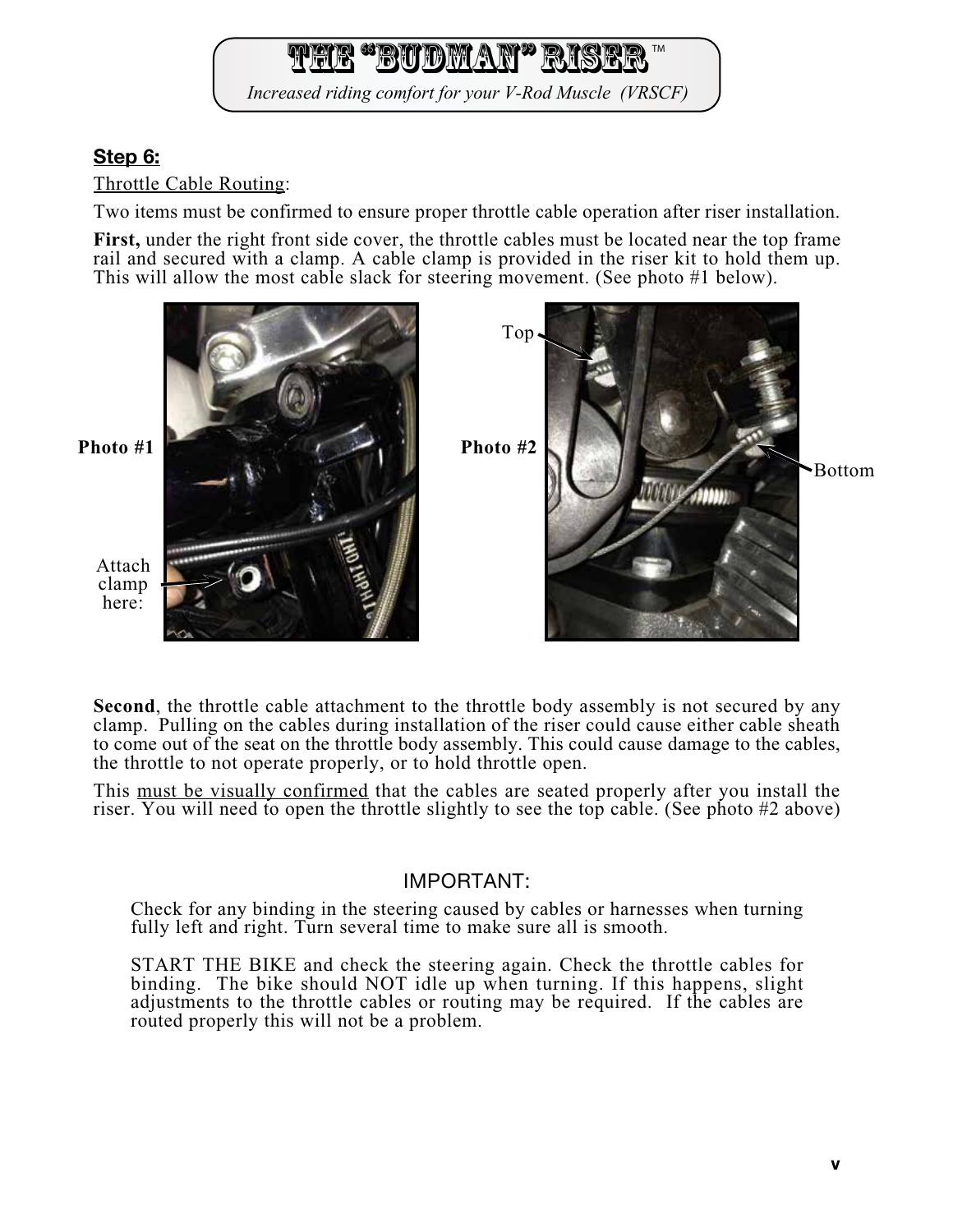# The "Budway" Rise

Increased riding comfort for your V-Rod Muscle (VRSCF)

### Step 7:

After everything is verified and bolts have been torqued to specification, you are happy with the harness routing, and have confirmed there is not binding (discussed above); the cover plate can be installed. Two screws are provided in the riser block to attach the cover plate. Remove the two screws from the riser block. Hold the cover in position to ensure proper fit. It can be bent slightly if needed to improve the fit. Install the two screws. Locktite is **not** required on the cover screws.

![](_page_5_Picture_4.jpeg)

Step 8: Reinstall headlight assembly, remember to reconnect both plugs!

![](_page_5_Picture_6.jpeg)

Reinstall the airbox cover - ensure the two pins are properly seated in the rubber grommets in the front. (If removed in step 1)

Install the side covers. This is best to get all screws started before tightening. Verify the proper throttle, front brake and clutch operations.

> **Congratulate yourself on a job well done ! Please review the following page.**